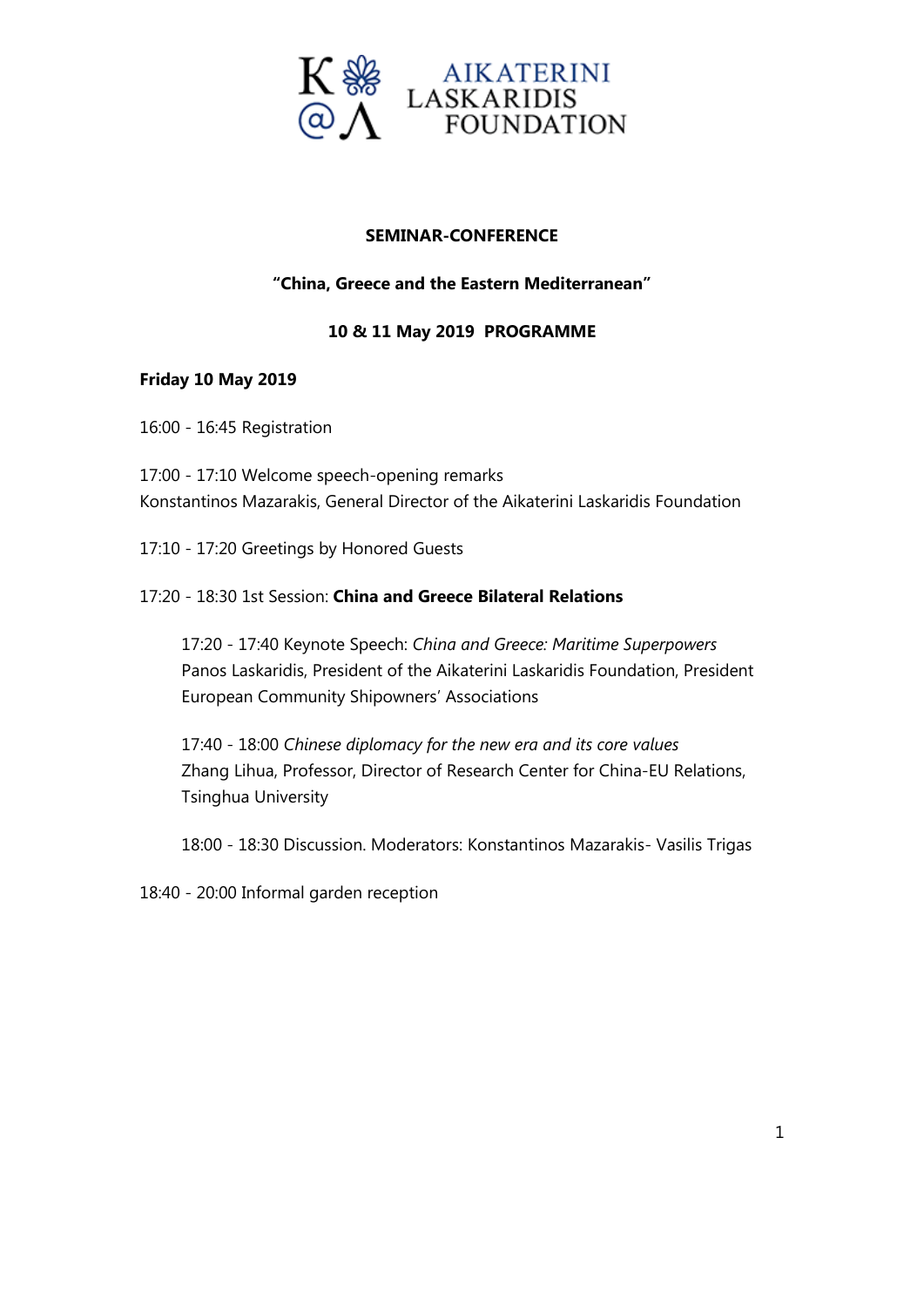

#### **Saturday 11 May 2019**

09:00 - 10:30 2nd Session: *The Belt and Road Initiative***: A Global and Regional Perspective**

Chair: Konstantinos Arvanitopoulos

09:10 - 09:30 *Sino-Greece Cooperation in the Belt and Road Initiative* Zhao Kejin, Professor, vice dean of the School of Social Sciences, Tsinghua **University** 

09:30 - 09:50 *Belt and Road Initiative: Geopolitical and Geoeconomic considerations* Athanasios Platias, Professor of Strategy, Department of International and European Studies, University of Piraeus

09:50 - 10:10 *China-Europe cooperation under the "Belt and Road Initiative": Perception, Challenges and Prospects* Dr. You Nan, Postdoctoral Fellow of the Institute of International Relations, Tsinghua University

10:10 - 10:30 Discussion

### 10:40 - 12:30 3d Session: **Focusing on Eastern Mediterranean: Greece as a Strategic Interpreter between China and Europe?**

Chair: Athanasios Platias, Professor of Strategy, Department of International and European Studies, University of Piraeus

## 10:50 - 11:10 *Economic and geopolitical aspects of the relationship between Greece and China.*

Charalambos Papasotiriou, Professor of International Relations and Strategic Studies, Department of International, European and Area Studies, Panteion University of Social and Political Sciences, Athens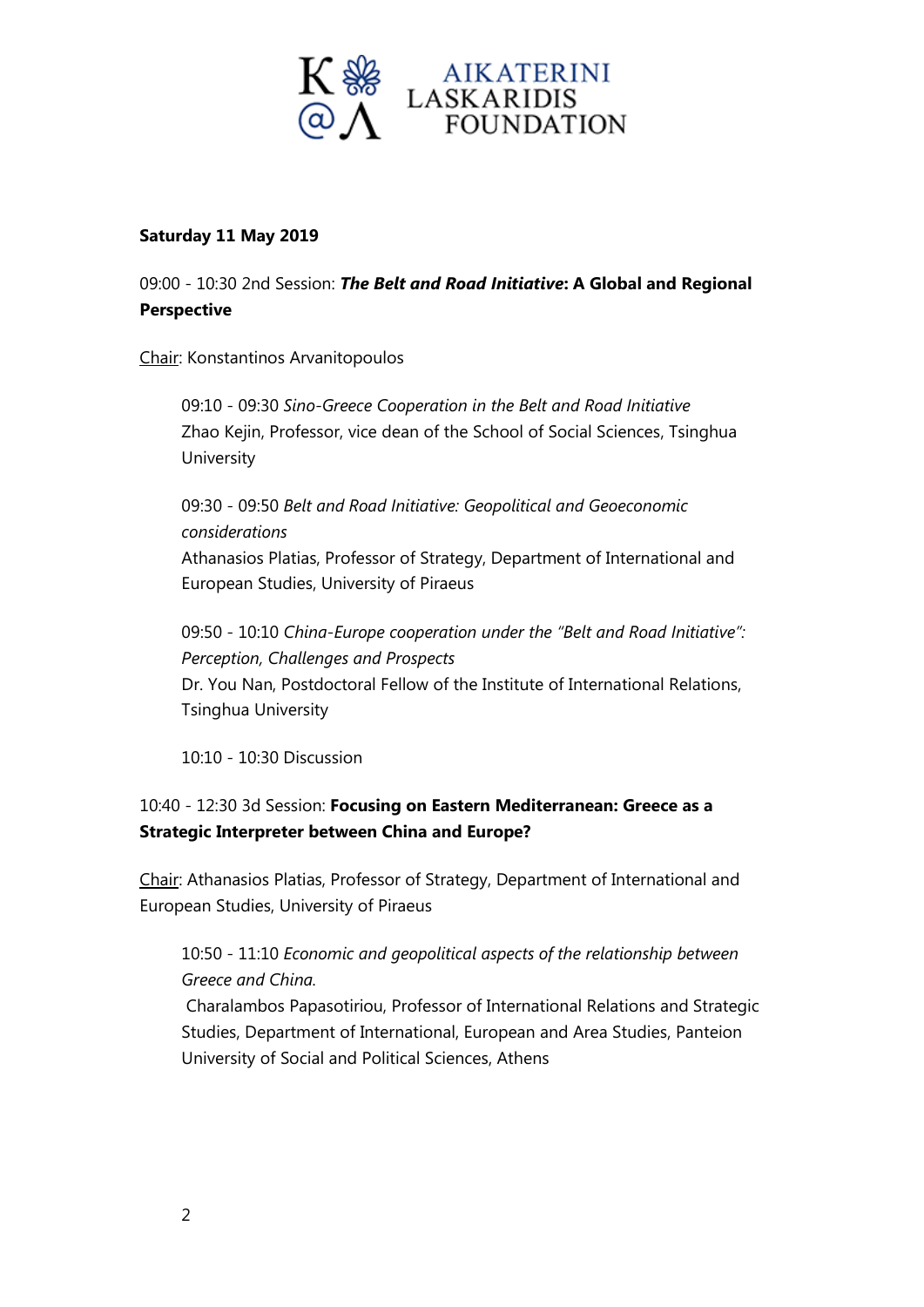

11:10 - 11:30 *One Belt and One Road. Initiative and Cooperation between China and Greece: Impetus, Areas and Prospect.* Song Xiaomin, Associate Research Fellow, Institute of European Studies of Chinese Academy of Social Sciences

11:30 – 11:50 *Piraeus Port: Important Project of China - Greece Cooperation.* Mr. Demenopoulos Nektarios, Piraeus Port Authority Deputy Manager PR, IR & Company Announcements Dpt.

11:50 - 12:10 *What is happening in the Eastern Mediterranean?* Angelos Syrigos, Associate Professor of International Law and Foreign Policy, Department of International, European and Area Studies, Panteion University of Social and Political Sciences, Athens

12:10 - 12:30 Discussion

12:30 - 13:30 Light lunch

## 13:30 - 15:00 4th Session: **The Political Economy of the BRI and the Future of the European Project: A Normative & Developmental Dimension**

Chair: Liu Zuokui, Senior Research Fellow, Director of the Department of Central and Eastern European Studies, Institute of European Studies, CASS; Director of the Secretariat Office of the "16+1 Think Tanks Network", CASS

13:40 - 14:00 *Greece and China: Economic cooperation and the BRI* Wendi Chen, Chief of Political and Media Affairs Section, Chinese Embassy in Greece, Athens

14:00 - 14:20 *European Union and China: Economic cooperation and the BRI* Plutarchos Sakellaris, Professor at Athens University of Economics and Business, Hon. Vice President of the European Investment Bank

14:20 - 14:40 *Fostering Sustainability. Growth and Good Governance: Europe's Funding GAP and PRC's BRI*

Emilios Avgouleas, Chair Professor of Banking Law and Finance, University of Edinburg, Distinguished Visiting Professor University of Hong Kong

14:40 - 15:00 Discussion